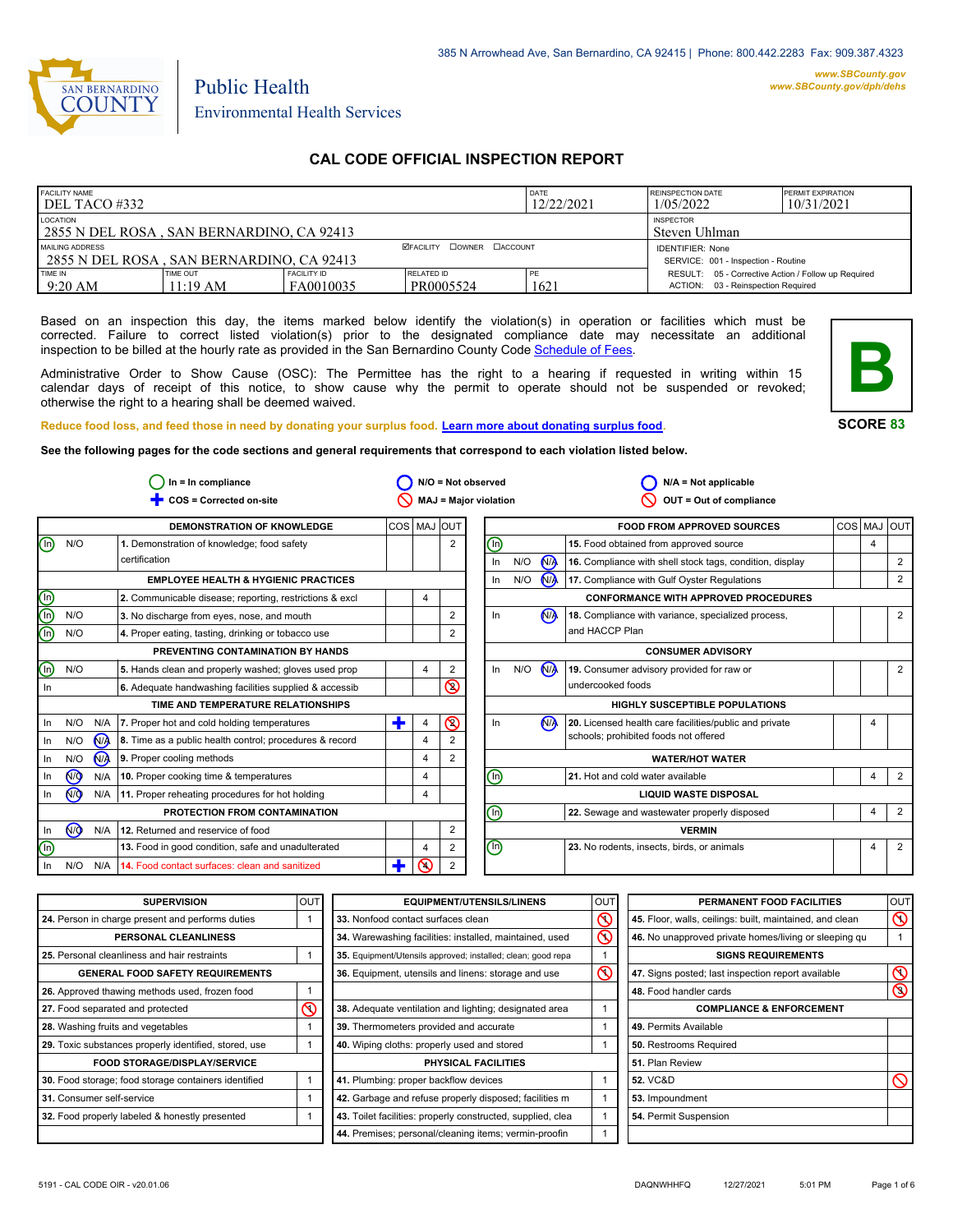

| <b>FACILITY NAME</b><br>DEL TACO #332 |                                                                                                                                                                                                                                                                                                                                                 |                                                                                                                                                                                                                                                                                                                                                                                                                                                                                                               | DATE<br>12/22/2021                       |    |              |  |
|---------------------------------------|-------------------------------------------------------------------------------------------------------------------------------------------------------------------------------------------------------------------------------------------------------------------------------------------------------------------------------------------------|---------------------------------------------------------------------------------------------------------------------------------------------------------------------------------------------------------------------------------------------------------------------------------------------------------------------------------------------------------------------------------------------------------------------------------------------------------------------------------------------------------------|------------------------------------------|----|--------------|--|
| <b>LOCATION</b>                       | 2855 N DEL ROSA, SAN BERNARDINO, CA 92413                                                                                                                                                                                                                                                                                                       |                                                                                                                                                                                                                                                                                                                                                                                                                                                                                                               | <b>INSPECTOR</b><br><b>Steven Uhlman</b> |    |              |  |
|                                       |                                                                                                                                                                                                                                                                                                                                                 | <b>14. FOOD CONTACT SURFACES: CLEAN AND SANITIZED</b>                                                                                                                                                                                                                                                                                                                                                                                                                                                         |                                          | ΛN | <b>MAJOR</b> |  |
| <b>POINTS</b>                         | Compliance date not specified<br>Complied on 12/22/2021<br>Violation Reference - HSC -<br>113984(e), 114097, 114099                                                                                                                                                                                                                             | Inspector Comments: Observed no sanitizer (quaternary ammonia) being dispensed from the three<br>compartment sink dispenser. Upon examination, the plastic tubing linking the sanitizer concentrate reservoir to<br>the dispenser manifold had become detached. The manager stated she thought the dispenser was working<br>yesterday. The manager was unable to repair the problem, so she called a technician to repair the dispenser.<br>The facility does have adequate supplies of sanitizer in reserve. |                                          |    |              |  |
|                                       |                                                                                                                                                                                                                                                                                                                                                 | DIRECTIVE:                                                                                                                                                                                                                                                                                                                                                                                                                                                                                                    |                                          |    |              |  |
|                                       |                                                                                                                                                                                                                                                                                                                                                 | Immediately rewash and sanitize all utensils using hand-mixed sanitizer in the sanitizing basin of your three<br>compartment sink. Using test strips (observed on site), ensure the concentration of the sanitizing solution is<br>at least 200 parts per million quaternary ammonia. Alternatively, you can use chlorine (unscented bleach) at a<br>minimum concentration of 100 parts per million.                                                                                                          |                                          |    |              |  |
|                                       | Wash your utensils in detergent and water of at least 100 F. Once washed and rinsed, place the utensils in the<br>sanitizer basin. Allow the utensils to sit immersed in the sanitizer solution for at least one (1) minute. If using<br>chlorine, use a minimum contact time of thirty (30) seconds. Air dry the utensils before the next use. |                                                                                                                                                                                                                                                                                                                                                                                                                                                                                                               |                                          |    |              |  |
|                                       |                                                                                                                                                                                                                                                                                                                                                 | <b>REINSPECTION REQUIRED:</b>                                                                                                                                                                                                                                                                                                                                                                                                                                                                                 |                                          |    |              |  |
|                                       |                                                                                                                                                                                                                                                                                                                                                 | A reinspection is required to ensure the sanitizer dispenser is repaired. Call 1-800-442-2283 to arrange for a<br>reinspection once repairs have been made.                                                                                                                                                                                                                                                                                                                                                   |                                          |    |              |  |
|                                       |                                                                                                                                                                                                                                                                                                                                                 | Violation corrected on site.                                                                                                                                                                                                                                                                                                                                                                                                                                                                                  |                                          |    |              |  |
|                                       | Violation Description: All food contact surfaces of utensils and equipment shall be clean and sanitized. (113984(e), 114097, 114099.1, 114099.4,<br>114099.6, 114101 (b-d), 114105, 114109, 114111, 114113, 114115 (a, b, d), 114117, 114125(b), 114135, 114141)                                                                                |                                                                                                                                                                                                                                                                                                                                                                                                                                                                                                               |                                          |    |              |  |

**More Information: <https://youtu.be/Gz6zPqZtv2s>**

#### **6. ADEQUATE HANDWASHING FACILITIES SUPPLIED & ACCESSIBLE**

| POINTS Compliance date not specified | Inspector Comments: Observed the rear kitchen paper towel dispenser to be empty. |
|--------------------------------------|----------------------------------------------------------------------------------|
| <b>Not In Compliance</b>             |                                                                                  |
| Violation Reference -                | Fill the dispenser and keep it full at all times.                                |
|                                      |                                                                                  |

**Violation Description:** Handwashing soap and towels or drying device shall be provided in dispensers; dispensers shall be maintained in good repair. (113953.2) Adequate facilities shall be provided for hand washing. (113953, 113953.1, 114067(f)). Handwashing sink is not separated from a warewashing sink by a 6 inch high metal splashguard or 24 inch separation. (113953) Handwashing sinks shall not be obstructed, inaccessible, used improperly or kept unclean. (113953.1)

#### **7. PROPER HOT AND COLD HOLDING TEMPERATURES**

**POINTS 2**

**Inspector Comments:** Observed the soft serve machine product hopper to be holding at 46 F. The manager took the machine out of service and discarded the hopper contents upon request.

Ensure all potentially hazardous foods (like dairy) are always stored / held at or below 41 F.

DIRECTIVE:

Do not use the soft serve machine until repairs have been made and the hopper holds its contents at 41 F or below. Call 1-800-442-2283 once repairs have been made to arrange for a reinspection.

Violation corrected on site.

**Violation Description:** Potentially hazardous foods shall be held at or below 41F or at or above 135F. (113996, 113998, 114037, 114343(a))

**More Information: <https://youtu.be/RI6w5DtEs7w>**

**Compliance date not specified Complied on 12/22/2021 Violation Reference - HSC - 113996, 113998, 114037**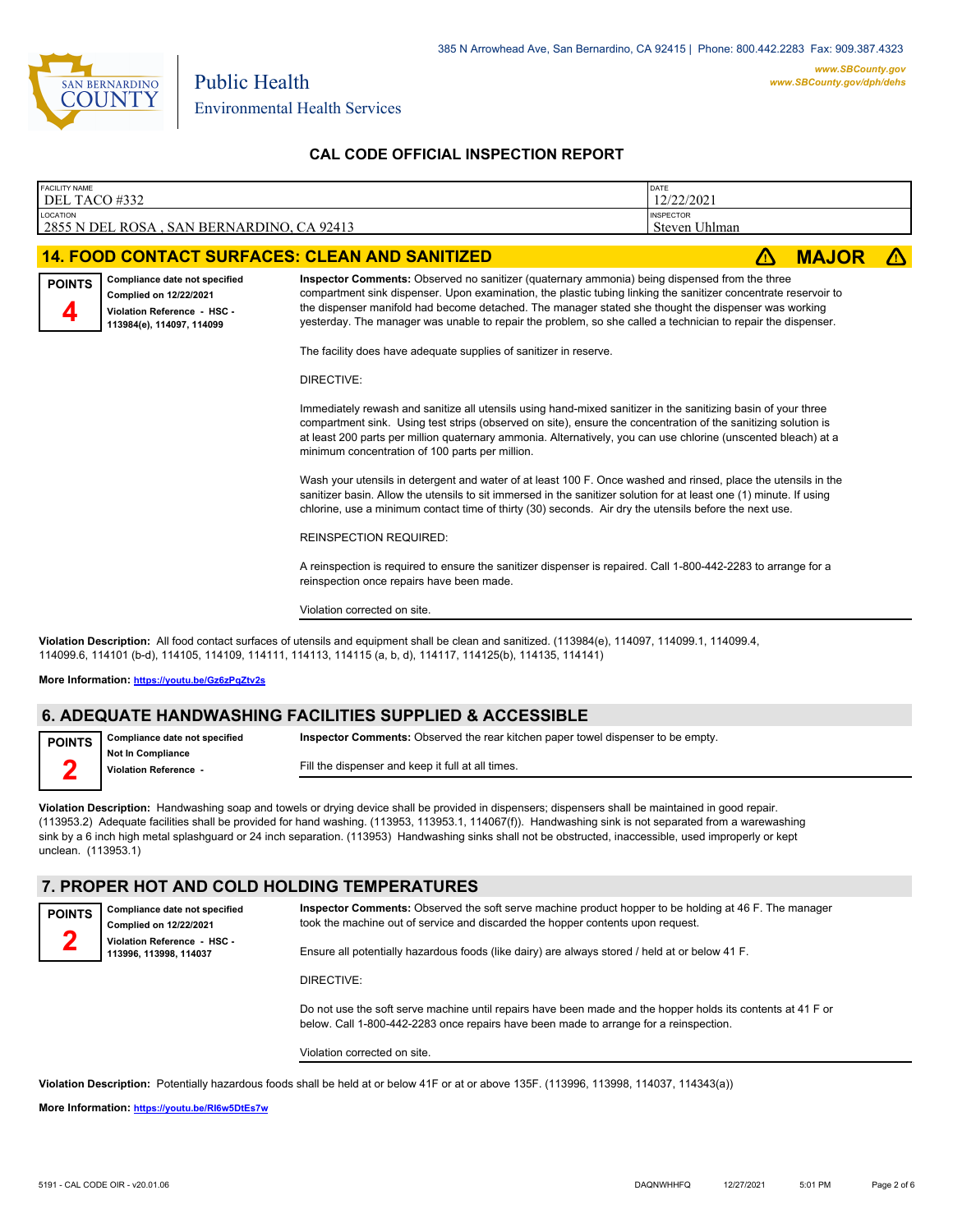

Environmental Health Services

Public Health

### **CAL CODE OFFICIAL INSPECTION REPORT**

| <b>FACILITY NAME</b><br>DEL TACO #332                        | DATE<br>12/22/2021<br>'4414041                      |
|--------------------------------------------------------------|-----------------------------------------------------|
| LOCATION<br>2855 N DEL ROSA<br>CA 92413<br>. SAN BERNARDINO, | <b>INSPECTOR</b><br><sup>I</sup> Jhlman<br>Steven I |
|                                                              |                                                     |

# **27. FOOD SEPARATED AND PROTECTED**

| <b>POINTS</b> | Compliance date not specified                                                     | <b>Inspector Comments:</b> Observed an open bag of rice in the dry good storage area.                                                           |
|---------------|-----------------------------------------------------------------------------------|-------------------------------------------------------------------------------------------------------------------------------------------------|
|               | <b>Not In Compliance</b><br>Violation Reference - HSC -<br>113984 (a, b, c, d, f) | Keep the bag closed, or place the contents in a container that can be closed or sealed. Cover all foods in<br>storage to prevent contamination. |
|               |                                                                                   |                                                                                                                                                 |

**Violation Description:** All food shall be separated and protected from contamination. (113984 (a, b, c, d, f), 113986, 114060, 114067(a, d, e, j), 114069(a, b), 114077, 114089.1 (c), 114143 (c)) All food shall be stored, prepared, displayed or held so that it is protected from contamination.

### **33. NONFOOD-CONTACT SURFACES CLEAN**

| <b>POINTS</b> | Compliance date not specified             | Inspector Comments: Observed the interior of the food preparation line cabinets to be dirty with old food |
|---------------|-------------------------------------------|-----------------------------------------------------------------------------------------------------------|
|               | <b>Not In Compliance</b>                  | debris.                                                                                                   |
|               | Violation Reference - HSC -<br>114115 (c) | Clean the cabinets and keep them clean.                                                                   |

**Violation Description:** All nonfood contact surfaces of utensils and equipment shall be clean. (114115 (c))

### **34. WAREWASHING FACILITIES: INSTALLED, MAINTAINED, USED; TEST STRIPS**

| <b>POINTS</b> | Compliance date not specified                      | <b>Inspector Comments:</b> Observed the following at the three compartment sink: |
|---------------|----------------------------------------------------|----------------------------------------------------------------------------------|
|               | Not In Compliance                                  |                                                                                  |
|               | Violation Reference - HSC -<br>114067(f,g), 114099 | 1) There is a leak at the sanitizer / detergent dispenser manifold.              |
|               |                                                    |                                                                                  |
|               |                                                    | 2) The sanitizer dispenser is not dispensing sanitizer.                          |

Repair the sink and maintain it in good condition.

**Violation Description:** Food facilities that prepare food shall be equipped with warewashing facilities. Testing equipment and materials shall be provided to measure the applicable sanitization method. (114067(f,g), 114099, 114099.3, 114099.5, 114101(a), 114101.1, 114101.2, 114103, 114107, 114125) A thermometer must be readily available to monitor the temperature of the water at the warewashing sink. A warewashing sink used to wash wiping cloths, wash produce, or thaw food must be cleaned and sanitized before and after each use.

**More Information: <https://youtu.be/tH1OqFuAy9Y>**

### **36. EQUIPMENT, UTENSILS AND LINENS: STORAGE AND USE**

| <b>POINTS</b> | <b>Compliance date not specified</b>                                            | Inspector Comments: 1) Observed tongs hanging from the kitchen exhaust fire suppression plumbing.                                     |
|---------------|---------------------------------------------------------------------------------|---------------------------------------------------------------------------------------------------------------------------------------|
|               | <b>Not In Compliance</b><br>Violation Reference - HSC -<br>114074.114081.114119 | Discontinue storing utensils in unsanitary areas. Use a container that can be cleaned and sanitized to store<br>utensils between use. |

2) Observed a scoop being stored in a bulk container of rice with the handle of the scoop touching the rice.

If scoops are to be stored in the product being scooped, ensure the unsanitary handle does not touch the product.

**Violation Description:** All clean and soiled linen shall be properly stored; non-food items shall be stored and displayed separate from food and food-contact surfaces. (114185.3 - 114185.4)Utensils and equipment shall be handled and stored so as to be protected from contamination. (114074 - 114075, 114081, 114119, 114121, 114161, 114178, 114179, 114083, 114185, 114185.2, 114185.5) Pressurized cylinders must be securely fastened to a rigid structure. (114172)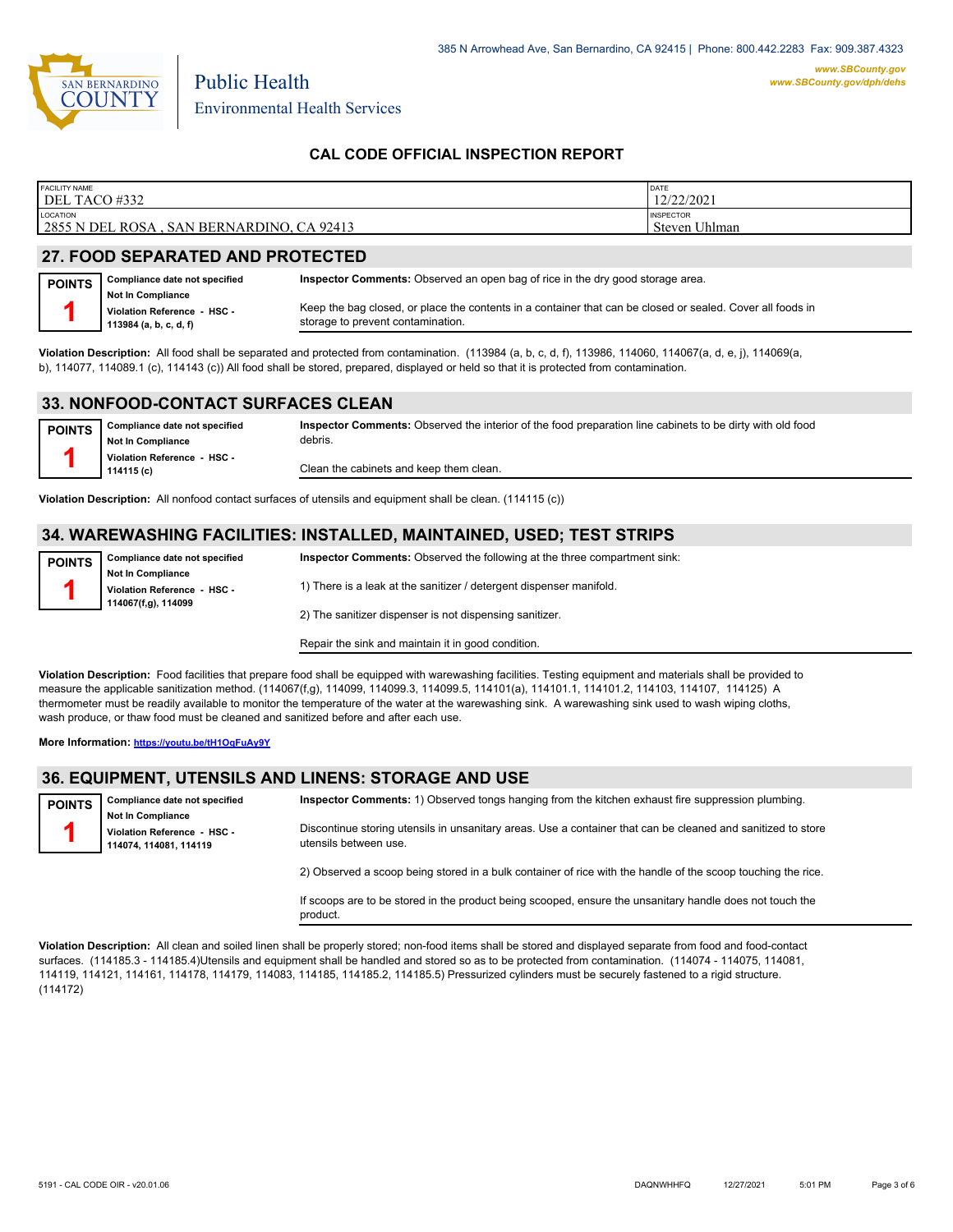

### **CAL CODE OFFICIAL INSPECTION REPORT**

| <b>FACILITY NAME</b>                       | DATE             |
|--------------------------------------------|------------------|
| DEL TACO #332                              | 12/22/2021       |
| <b>LOCATION</b>                            | <b>INSPECTOR</b> |
| 2855 N DEL ROSA , SAN BERNARDINO, CA 92413 | Steven Uhlman    |
|                                            |                  |

# **45. FLOORS, WALLS AND CEILINGS: BUILT, MAINTAINED, AND CLEAN**

| <b>POINTS</b> | Compliance date not specified |
|---------------|-------------------------------|
|               | Not In Compliance             |
|               | Violation Reference - HSC -   |
|               | 114143 (d), 114266            |

**Inspector Comments:** Observed a hole in the wall in the dry good storage area. Also, observed that the plastic wall paneling detaching from the wall substrate in some areas.

Repair / fill holes and reattach the paneling to minimize vermin harboring areas.

**Violation Description:** The walls / ceilings shall have durable, smooth, nonabsorbent, and washable surfaces. All floor surfaces, other than the customer service areas, shall be approved, smooth, durable and made of nonabsorbent material that is easily cleanable. Approved base coving shall be provided in all areas, except customer service areas and where food is stored in original unopened containers. Food facilities shall be fully enclosed. All food facilities shall be kept clean and in good repair. (114143 (d), 114257, 114266, 114268, 114268.1, 114271, 114272) Cleaning must be an approved dustless method. (114268.1) Mats and duckboards, if used, must be removable and easily cleanable. (114272) Open-air barbecues or wood-burning ovens floor surfaces must extend a minimum of five feet and be impervious or easily cleanable. (114143(d))

# **47. SIGNS POSTED; LAST INSPECTION REPORT AVAILABLE**

**Compliance date not specified Not In Compliance Violation Reference - HSC - 113725.1, 113953.5 POINTS 1 Inspector Comments:** A copy of the latest San Bernardino County Health Department inspection report was not available for review. Ensure to keep a copy of the latest inspection report on site and make it available to the public for review upon request.

**Violation Description:** Handwashing signs shall be posted in each toilet room, directing attention to the need to thoroughly wash hands after using the restroom (113953.5) (b) No smoking signs shall be posted in food preparation, food storage, warewashing, and utensil storage areas (113978). (c) Consumers shall be notified that clean tableware is to be used when they return to self-service areas such as salad bars and buffets. (d) Any food facility constructed before January 1, 2004 without public toilet facilities, shall prominently post a sign within the food facility in a public area stating that toilet facilities are not provided (113725.1, 114381 (e)). A sign shall be posted stating that a copy of the most recent routine inspection report is available upon request. (113725.1) Permit shall be posted in conspicuous location. (114381(e)) Letter Grade Placecard shall be properly posted. SBCC 33.1406

### **48. FOOD HANDLER CERTIFICATION**

| <b>POINTS</b><br>3 | Compliance date not specified<br><b>Not In Compliance</b><br>Violation Reference - SBCC - | Inspector Comments: Observed two (2) food service workers without a current / valid San Bernardino County<br>food handler/ worker cards.                                                                                                                                                                                                                                                                                         |
|--------------------|-------------------------------------------------------------------------------------------|----------------------------------------------------------------------------------------------------------------------------------------------------------------------------------------------------------------------------------------------------------------------------------------------------------------------------------------------------------------------------------------------------------------------------------|
|                    | 33.0409                                                                                   | Provide a valid San Bernardino County Food Handler Card for each of these workers within two (2) weeks<br>from todays date.<br>A missing food handler card information and verification sheet was provided to fill out and fax and return to<br>San Bernardino County Environmental Health Services department no later than December 30, 2021. Failure<br>to do so will result in a charged re-inspection to verify compliance. |

Fax to (909) 387-4323 or send to sbcfoodworker@gmail.com.

For questions, please call 1-800-442-2283.

**Violation Description:** This facility is currently in violation with the food handler certification requirement for San Bernardino County, which states all food handlers must obtain a valid food handler certificate within fourteen (14) days of employment (33.0410, 33.044). Failure to provide proof of food handler certification within fourteen (14) days will result in unannounced billable (at our current hourly rate) re-inspections to verify compliance.

This facility operator must complete the 'Missing Food Handler' form provided by the inspector and email an electronic copy (scans or photos are ok as long as they are readableto sbcfoodworker@gmail.com

**More Information: [http://www.sbcounty.gov/dph/dehs/Depts/EnvironmentalHealth/FIRST/food\\_worker\\_training.aspx](http://www.sbcounty.gov/dph/dehs/Depts/EnvironmentalHealth/FIRST/food_worker_training.aspx)**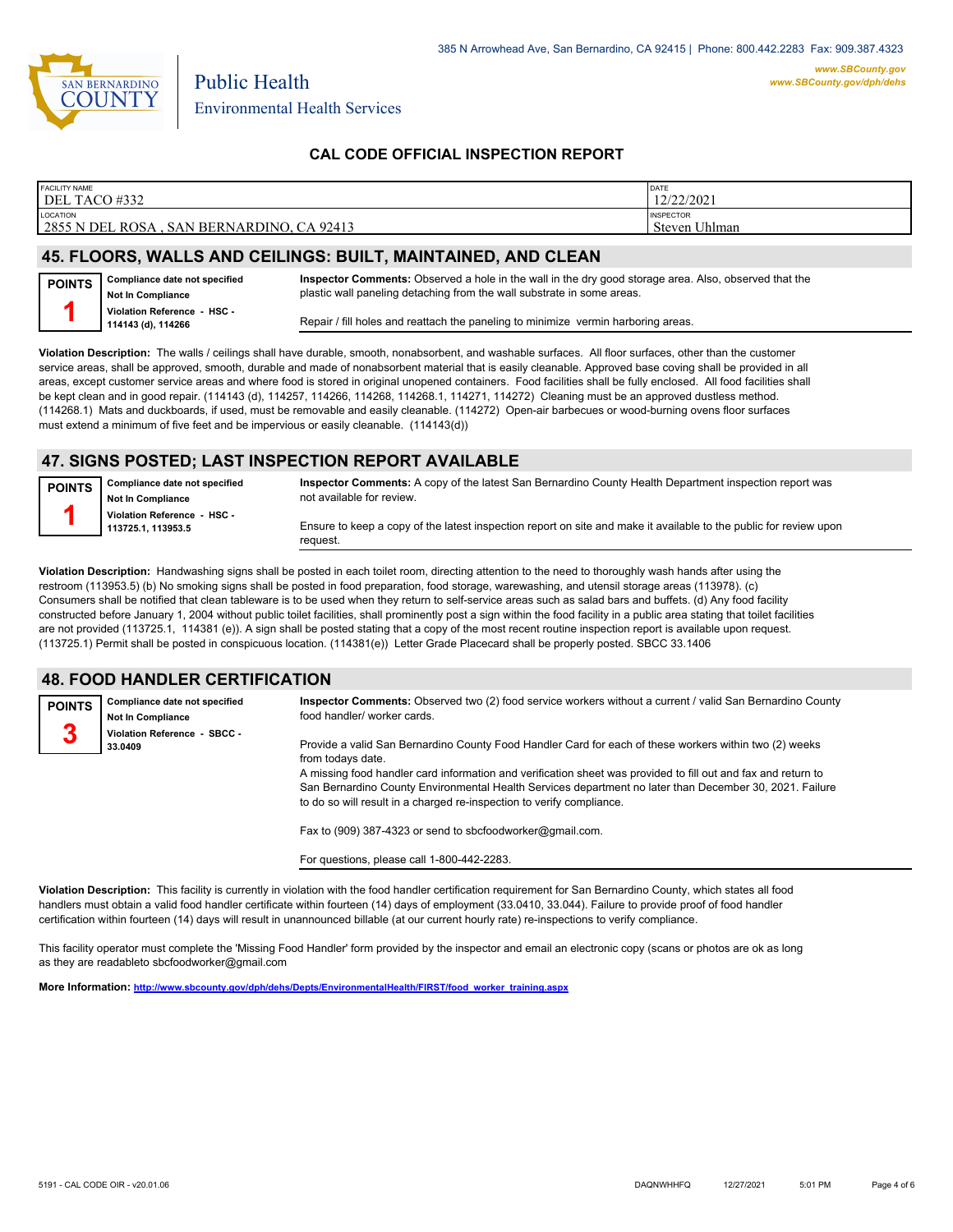

Environmental Health Services

Public Health

### **CAL CODE OFFICIAL INSPECTION REPORT**

| <b>FACILITY NAME</b>                      | DATE             |
|-------------------------------------------|------------------|
| DEL TACO #332                             | 12/22/2021       |
| LOCATION                                  | <b>INSPECTOR</b> |
| 2855 N DEL ROSA, SAN BERNARDINO, CA 92413 | Steven Uhlman    |
| 52. VC & D                                |                  |

| <b>POINTS</b> | Compliance date not specified | Insı |
|---------------|-------------------------------|------|
|               | Not In Compliance             | tem  |
|               | Violation Reference - HSC -   |      |
|               | 113980                        |      |

**Inspector Comments:** Approximately two (2) gallons of soft serve mix were discarded for being out of perature (46 F).

**Violation Description:** Operator has voluntarily consented to the condemnation and destruction of food as said material being unfit for human consumption or otherwise in violation of California Health and Safety Code, Division 104, Part 5, Chapter 1 through 8, the disposition of which is provided for by Chapter 8, Article 3, Section 111895.

"I (We) hereby voluntarily agree to the condemnation and destruction of the following material(s) listed in violation number 52. By signing this Offical Inspection Report (OIR), I (We) hereby release the County of San Bernardino and its agent from any and all liability."

#### **IMPORTANT: Risk Based Inspection Frequency**

Food facilities that pose a higher risk level for causing foodborne illness will be subject to an additional inspection, to be billed at the hourly rate as provided in the San Bernardino Count[y Code Schedule of Fees. Facilitie](https://codelibrary.amlegal.com/codes/sanbernardino/latest/sanberncty_ca/0-0-0-122474#JD_16.0213B)s that received one or more of the following will be elevated to a high risk tier:

- A score letter of "C" or lower on one of the last two graded inspections,
- A score letter of "B" on two of the last three graded inspections,
- Repeated "four (4) point violation Risk Factor" (critical violation codes 1-23) on the last two inspections, or
- · Four (4) or more critical violations (codes 1-23) noted during an inspection, or
- A permit suspension (closure) on your last graded inspection.

# **Food Establishment Donor Survey**

Will you please take a few moments of your time to complete our **Food Establishment Donor Survey**? The purpose of this survey is to learn about current food recovery and food waste reduction efforts and struggles throughout San Bernardino County.

The feedback from the survey will help us identify barriers and opportunities, and connect you with nearby charitable feeding organizations so you can donate your surplus food. Once you complete the survey, you can view your entry and connect with other donor food establishments and charitable feeding organizations in the fol[lowing Live Web Map.](https://arcg.is/WvjGb)

#### **Overall Inspection Comments**

"B" letter grade card posted. "A" letter grade card removed.

A "Request for Re-score" form was left with management.

PEP talk given.

Copy of the "Missing Food Handler Card" form left with management with instructions to return the completed form to the department no later than December 30, 2021.

Reinspection required for the following: 1) to ensure repairs have been made to the sanitizer dispenser of the three compartment sink, and; 2) to ensure the soft serve machine is holding at or below 41 F.

For questions, please call 1-800-442-2283.

#### **FREE Classes to L.E.A.R.N!**

Liaison Education And Risk Network (L.E.A.R.N.) is a FREE class based on the fundamentals of Active Managerial Control and the Centers for Disease Control and Prevention's five risk factors that lead to foodborne illnesses. Find out when the next L.E.A.R.N. class is by checking our [calendar.](http://wp.sbcounty.gov/dph/events/)

### **Signature(s) of Acknowledgement**